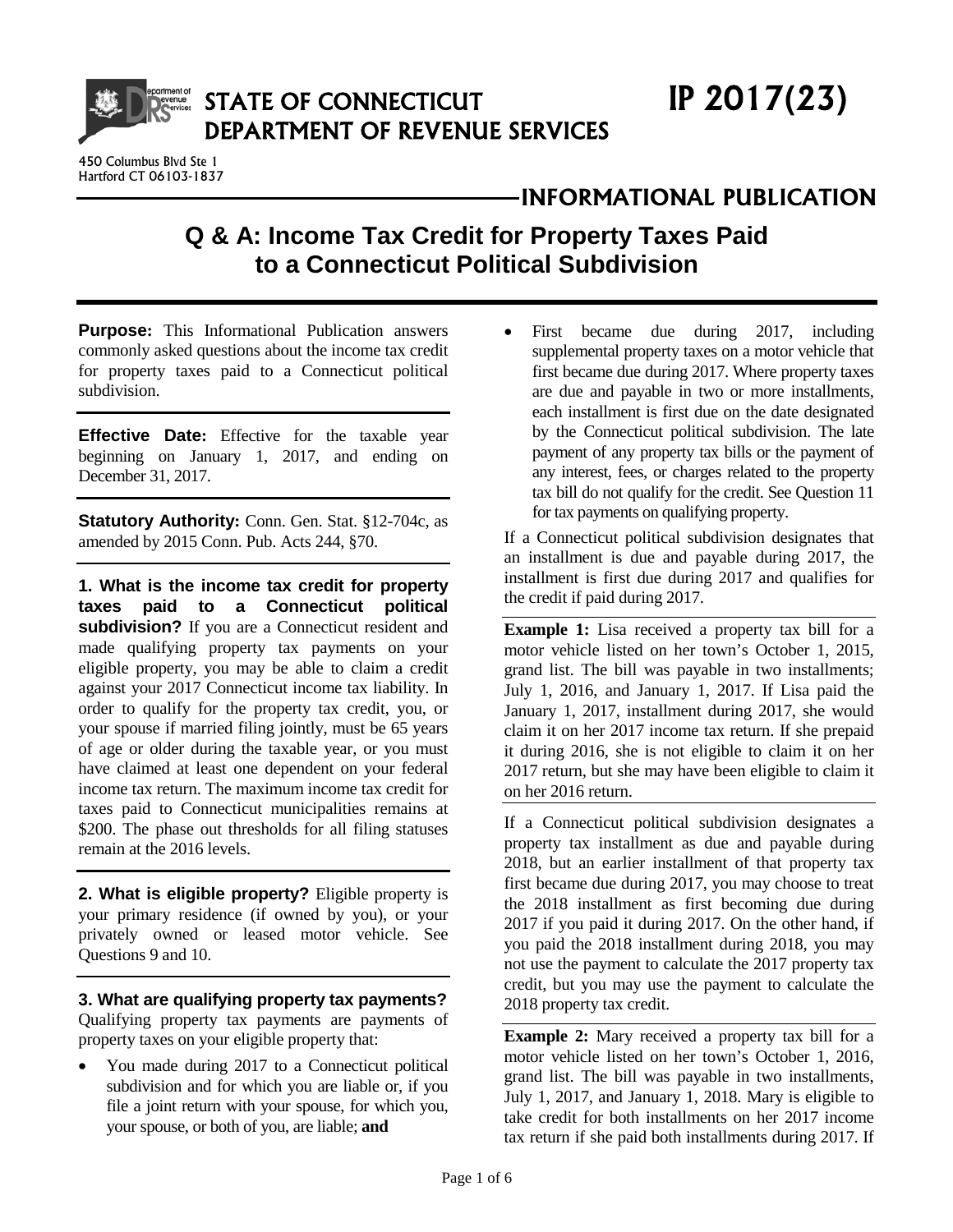Mary waits until 2018 to pay her second installment, she is not eligible to claim it on her 2017 return, but she may be eligible to claim it on her 2018 return.

**Example 3**: John received a property tax bill for a motor vehicle listed on his town's October 1, 2013, grand list. The bill was payable in two installments; July 1, 2014, and January 1, 2015. He paid this property tax bill, plus interest, during 2017. He is not eligible to claim the property tax or the interest on his 2017 return.

Payments of property taxes on your privately leased motor vehicle are also qualifying property tax payments if you or the leasing company made payments of property taxes that first became due during 2017 to a Connecticut political subdivision

**4. What is a Connecticut political subdivision?** It is a Connecticut city or town or any tax district in a Connecticut city or town.

**5. What limitations apply to the credit?** The amount of the property tax credit you are allowed to claim is reduced depending on your Connecticut AGI and the amount of property taxes you paid to a Connecticut municipality.

You must complete *Schedule 3* on your **Form CT-1040**, *Connecticut Resident Income Tax Return,* to calculate the amount of credit you are allowed. You may also use the Property Tax Credit Calculator on the Department of Revenue Services (DRS) website at **www.ct.gov/DRS** by selecting *Forms, Current Year Forms, Income Tax Forms*, and then scroll down to *Property Tax Calculator.*

**6. May I claim the credit if I did not make qualifying property tax payments to a Connecticut political subdivision during 2017?** No. The property tax credit is based on qualified payments made during 2017.

**7. I am a volunteer firefighter living in a Connecticut town that abates a certain amount of the property tax otherwise owed by volunteer firefighters. How does the property tax abatement affect my eligibility to claim the Connecticut income tax credit for property taxes paid to a Connecticut town?** You are not eligible to claim the Connecticut income tax credit for the portion of your property tax credit that was abated by your town. You are eligible to claim the Connecticut income tax credit for the portion of your property tax that was not abated. The same rules apply if you were a volunteer in an emergency medical

response organization and were living in a Connecticut town that abated a certain amount of the property tax otherwise owed by these volunteers.

**8. May I claim the credit if I did not have a 2017 Connecticut income tax liability?** No. If your Connecticut income tax liability as reported on your 2017 Form CT-1040, Line 10 is zero, you are not eligible for a credit. The credit is not refundable and may not be carried forward.

**9. What is my primary residence?** Your primary residence is your principal place of abode. To qualify for the credit, the title to your primary residence must be in your name (or, if you, along with another person, or persons own the residence, the title must be in your names) and your primary residence must be located within Connecticut. If you rent your primary residence from someone else, you cannot claim the credit even if your landlord bills you for the property taxes. Likewise, you may not claim the credit for property taxes you pay on a second home, vacation home, or investment property even if located in Connecticut.

**10. What is my privately owned or leased motor vehicle?** It is a motor vehicle, as defined by Conn. Gen. Stat. §14-1, which includes cars, motorcycles, trucks, and any other vehicle suitable for operation on a highway and can be registered for motor vehicle registration purposes, whether or not the vehicle is registered. For example, a motor home or an antique car that could be registered for motor vehicle purposes (whether or not it is registered) and is suitable for operation on a highway is a motor vehicle. A motor vehicle is considered your privately owned motor vehicle if the title to the motor vehicle is in your name or, if you along with another person or persons own the vehicle, the title is in both your names. A motor vehicle is considered your privately leased motor vehicle if the lease for the motor vehicle identifies you as the lessee, or if the motor vehicle is leased to you along with another person, the lease identifies you both as the lessee.

If you lease a motor vehicle from a leasing company or anyone else, you are eligible to claim the credit even if the leasing company pays the property taxes on your leased motor vehicle. However, all of the following conditions must be met:

- You had a written lease agreement for a term of more than one year;
- You or the leasing company made qualifying property tax payments during 2017; **and**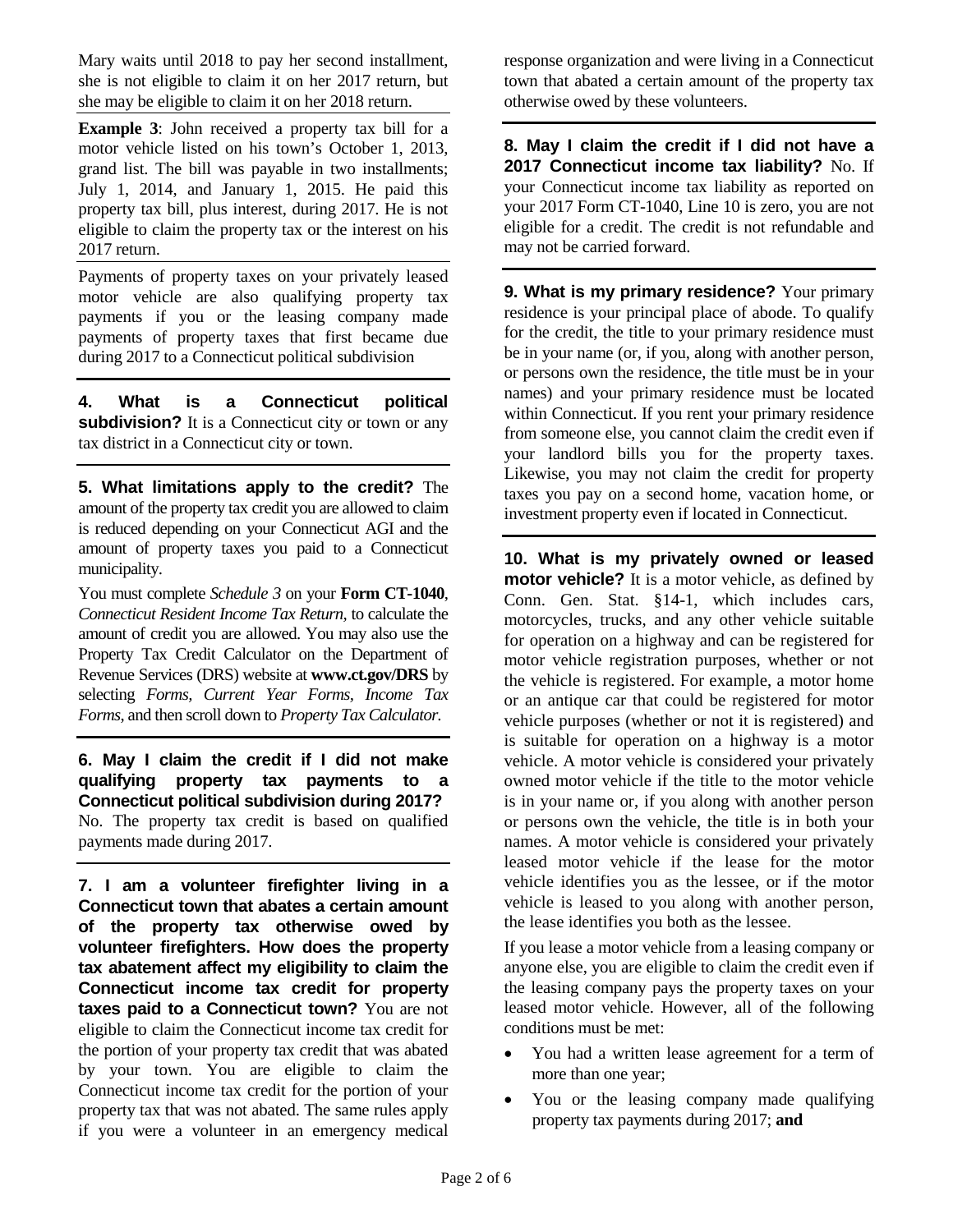• You lawfully possessed the motor vehicle when the taxes first became due.

**11. How do I know the amount of qualifying property tax payments on my leased motor vehicle?** Qualifying property tax payments made during 2017 either by you or the leasing company are eligible for the credit (See Question 10.). To determine the amount of property taxes eligible for the credit, refer to the January 2018 billing statement from your leasing company. If your statement does not indicate the amount of property taxes paid on your leased motor vehicle during 2017, contact your leasing company for the appropriate property tax information.

**12. If I am married, how does my income tax filing status affect the amount of the credit?**  The Connecticut filing status options are single, married filing jointly, married filing separately, head of household, and qualifying widow(er) with dependent child.

#### **Joint Return**

If you and your spouse are both Connecticut residents and file a joint federal income tax return, you and your spouse must file a joint Connecticut income tax return. You may claim as a credit the lesser of; \$200 or the amount of your Connecticut income tax liability as reported on your 2017 Form CT-1040, Line 10. If you, your spouse, or both of you, own (whether as joint tenants with right of survivorship or as tenants in common) your primary residence or own or lease your motor vehicle, you may claim the credit on your 2017 Connecticut income tax return as long as you, your spouse, or both of you, made qualifying property tax payments during 2017.

#### **Separate Returns**

If you and your spouse are Connecticut residents and you file separate federal income tax returns, you must file separate Connecticut income tax returns. You may claim as a credit on your separate Connecticut income tax return the lesser of; \$200 or the amount of your Connecticut income tax liability as reported on your 2017 Form CT-1040, Line 10 and your spouse may also claim a credit on their separate Connecticut income tax return of the lesser of; \$200 or the amount of your Connecticut income tax liability as reported on your 2017 Form CT-1040, Line 10.

## **Tax Payments on Qualifying Property**

Your property tax payments on your primary residence may be qualifying property tax payments but only if you own your primary residence. Your property tax payments on your motor vehicle may be qualifying property tax payments but only if you own or lease your motor vehicle. Otherwise, your property tax payments would not be qualifying property tax payments.

Your spouse's property tax payments on your primary residence may be qualifying property tax payments but only if your primary residence is also your spouse's primary residence and your spouse owns the primary residence. Your spouse's property tax payments on your motor vehicle may be qualifying property tax payments but only if your spouse owns or leases your motor vehicle. Otherwise, your spouse's property tax payments would not be qualifying property tax payments.

If you and your spouse own your primary residence together, or if you and your spouse own or lease your motor vehicle together, see Question 13.

# **13. What if I own my primary residence or my privately owned motor vehicle with another person?**

# **Joint Tenancy**

If the property is joint tenancy (with right of survivorship) property, each joint tenant is liable for the full amount of the property tax and is eligible to claim a property tax credit of the lesser of; \$200 or the amount of your Connecticut income tax liability as reported on your 2017 Form CT-1040, Line 10.

**Example 4:** You and your sister own a motor vehicle as joint tenants with a right of survivorship. You and your sister receive a property tax bill for \$600 first due on July 1, 2017. You paid \$525 of that bill during 2017 and your sister paid \$75 of that bill during 2017. On your 2017 Connecticut income tax return, your filing status is single and you report Connecticut adjusted gross income less than \$49,500.

On your sister's 2017 Connecticut income tax return, her filing status is single and she reports Connecticut adjusted gross income less than \$49,500.

While you made qualifying property tax payments of \$525, your credit may not exceed \$200. You may claim as a credit the lesser of \$200 or the amount of your Connecticut income tax liability as reported on your 2017 Form CT-1040, Line 10.

Your sister made qualifying property tax payments of \$75 and may claim as a credit the lesser of \$75 or the amount of her Connecticut income tax liability as reported on her 2017 Form CT-1040, Line 10.

#### **Tenancy in Common**

If the property is tenancy in common property, each tenant in common is liable for the property taxes but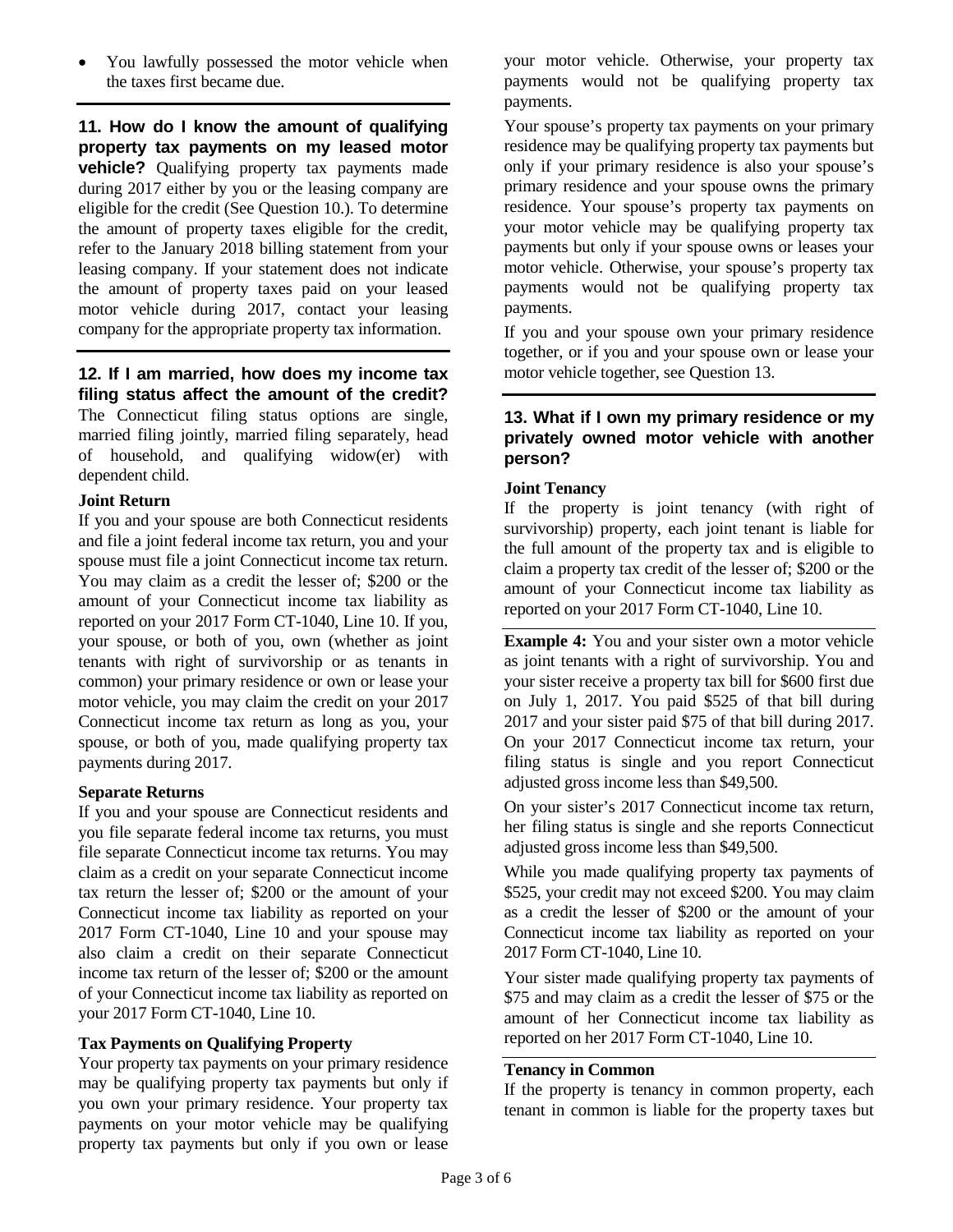only to the extent of that person's interest in the property.

Each is eligible to claim as a credit the lesser of; \$200 or the amount of your Connecticut income tax liability as reported on your 2017 Form CT-1040, Line 10.

**Example 5**: You and your cousin each own an undivided one-half interest as tenants in common in a house that is a primary residence for both of you. You and your cousin receive a property tax bill for \$600 first due on July 1, 2017, from a Connecticut municipality on that property. You paid \$350 of that bill during 2017 and your cousin paid \$125 of that bill during 2017 and \$125 of that bill during 2018. On your 2017 Connecticut income tax return, your filing status is single and you report Connecticut adjusted gross income less than \$49,500. On your cousin's 2017 Connecticut income tax return, his filing status is single and he reports Connecticut adjusted gross income less than \$49,500.

While you made property tax payments of \$350, only \$300 was a qualifying property tax payment. Each tenant in common is liable for the property taxes but only to the extent of that person's interest in the property, so you are liable for only half (\$300) of the property tax bill (\$600). You may claim as a credit the lesser of \$200, or the amount of your Connecticut income tax liability as reported on your 2017 Form CT-1040, Line 10.

While your cousin made property tax payments of \$250, only \$125 was a qualifying property tax payment because your cousin paid only \$125 during 2017. Your cousin may claim as a credit the lesser of \$125 or the amount of his Connecticut income tax liability as reported on his 2017 Form CT-1040, Line 10.

**14. May I claim the credit if I used a building both as my primary residence and for some other purpose?** Yes, but only a portion of the property tax payments on the building are qualifying property tax payments. If your circumstances are the same as those described in either of the following examples, you must calculate the portion of the property tax payments on the building that are qualifying tax payments.

**Example 6:** Herb used part of a building he owned as his primary residence for the entire taxable year and the rest of the building as rental property for the entire taxable year. Only a portion of the property tax payments on the building are qualifying property tax payments. Herb must calculate the portion of property tax payments on the building that are qualifying property tax payments.

**Example 7**: Jennifer used a building she owned as her primary residence for part of the year and to carry on a trade or business (and not as her primary residence) for the rest of the year. Only a portion of the property tax payments on the building are qualifying property tax payments. Jennifer must calculate the portion of property tax payments on the building that are qualifying property tax payments.

To calculate the amount of property taxes on the building eligible for the credit, multiply the property taxes you paid during the taxable year on the building by the following fraction. The **numerator** of the fraction is the amount of property taxes you paid during the taxable year on the building and that is deductible from your federal adjusted gross income on federal *Schedule A*, Itemized Deductions. The **denominator** of the fraction is the sum of the amount of property taxes you paid during the taxable year on the building and that is deductible from your:

- Federal gross income as a trade, business, or rental property expense; **and**
- Federal adjusted gross income on federal *Schedule A*, Itemized Deductions.

The result is the portion of the property tax payments on the building that are qualifying property tax payments.

**15. If the amount of my property tax credit is more than my tax liability for the taxable year, can I receive the excess as a refund or credit carry forward?** No. The maximum credit allowed is the lesser of \$200 or the amount of your Connecticut income tax liability as reported on your 2017 Form CT-1040, Line 10 and any excess may not be refunded or carried forward.

**16. May I claim the credit on more than one privately owned or leased motor vehicle?** If your filing status for Connecticut income tax purposes is filing jointly or qualifying widow(er) with dependent child, you may include qualifying property tax payments on up to two motor vehicles you own or lease.

If your filing status for Connecticut income tax purposes is single, filing separately, or head of household, you may include qualifying property tax payments on only one motor vehicle you own or lease even if you sell a motor vehicle and purchase (or lease) a replacement motor vehicle during the taxable year and only own (or lease) one motor vehicle at any time during the taxable year.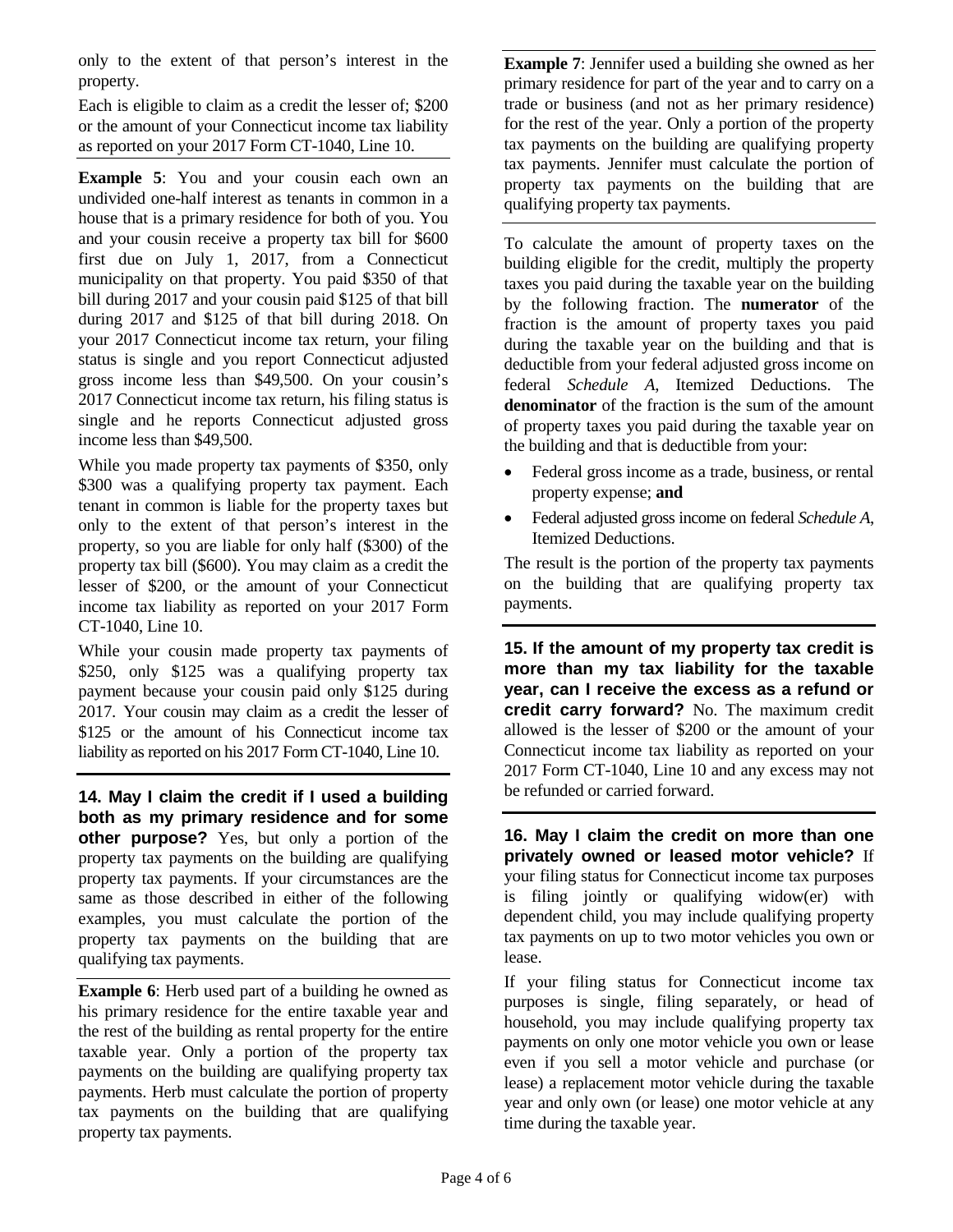**17. May I claim the credit if I pay property taxes on another person's primary residence or privately owned or leased motor vehicle?** No, unless that other person is your spouse and you and your spouse are required to a file a joint Connecticut income tax return. See Question 12.

**18. Are property tax payments made by a cooperative housing corporation qualifying property tax payments made by a tenantshareholder?** Yes, if all of the following conditions are met:

- A tenant-shareholder's apartment in the building owned by the cooperative housing corporation must be the tenant-shareholder's primary residence;
- The cooperative housing corporation must have made payments during 2017 to a Connecticut political subdivision of property taxes that first became due during 2017 and those taxes must have been allowable as a deduction to the cooperative housing corporation under Internal Revenue Code (IRC) §164; **and**
- The tenant-shareholder must have paid to the cooperative housing corporation during 2017 his or her proportionate share of those property taxes.

Qualifying tax payments made by the tenantshareholder may not exceed the tenant-shareholder's proportionate share of the real estate taxes allowable as a deduction to the tenant-shareholder under IRC §216 for the tenant-shareholder's 2017 taxable year. The tenant-shareholder should retain with his or her records the notice received from the cooperative housing corporation concerning the tenantshareholder's proportionate share of the real estate taxes and the date when property tax payments were made by the cooperative housing corporation to the Connecticut political subdivision.

**19. May a nonresident or a part-year resident claim the credit?** No. Only full-year Connecticut resident individuals are eligible. Resident trusts or estates also are not eligible.

**20. What records should I keep to substantiate the credit I claimed?** A receipt from the Connecticut political subdivision, a billing statement from your leasing company, your canceled check in payment of property tax, or a federal Form 1098, Mortgage Interest Statement, from your bank or mortgage company (if property tax is included in your monthly mortgage payments) is sufficient to support your claim for credit. Do not attach these records to your tax return. Keep these records for at least three years from the due date (or, if you request an extension of time to file your return, from the extended due date) of your return.

**21. What if I am not a calendar year taxpayer for federal income tax purposes?** Most individuals use the calendar year as their taxable year for federal income tax purposes and, therefore, for Connecticut income tax purposes. If you use a fiscal year other than the calendar year as your taxable year for federal income tax purposes, you must also use that fiscal year for Connecticut income tax purposes. You may claim the credit for property taxes that first became due during your taxable year beginning in 2017 and that you paid during your taxable year beginning in 2017.

Wherever this Informational Publication refers to 2017, substitute your taxable year beginning in 2017.

**22. What if I am not a cash basis taxpayer for federal income tax purposes?** Most individuals are cash basis taxpayers for federal income tax purposes and, therefore, for Connecticut income tax purposes. If you are an accrual basis taxpayer for federal income tax purposes, you are also an accrual basis taxpayer for Connecticut income tax purposes. You may claim the credit for property taxes for which you are liable (because you own a primary residence or a privately owned motor vehicle or lease a privately leased motor vehicle) and that first became due and were paid during 2017.

**Effect on Other Documents: Informational Publication 2016(18)**, *Q & A: Income Tax Credit for Property Taxes Paid to a Connecticut Political Subdivision*, is modified and superseded and may not be relied upon for taxable years beginning on or after January 1, 2017.

**Effect of This Document:** An Informational Publication issued by the DRS addresses frequentlyasked questions about a current position, policy, or practice, usually in a less technical question and answer format.

**For Further Information:** Call DRS during business hours, Monday through Friday:

- **1-800-382-9463** (Connecticut calls outside the Greater Hartford calling area only); **or**
- **860-297-5962** (from anywhere).

**TTY, TDD, and Text Telephone users only** may transmit inquiries anytime by calling 860-297-4911.